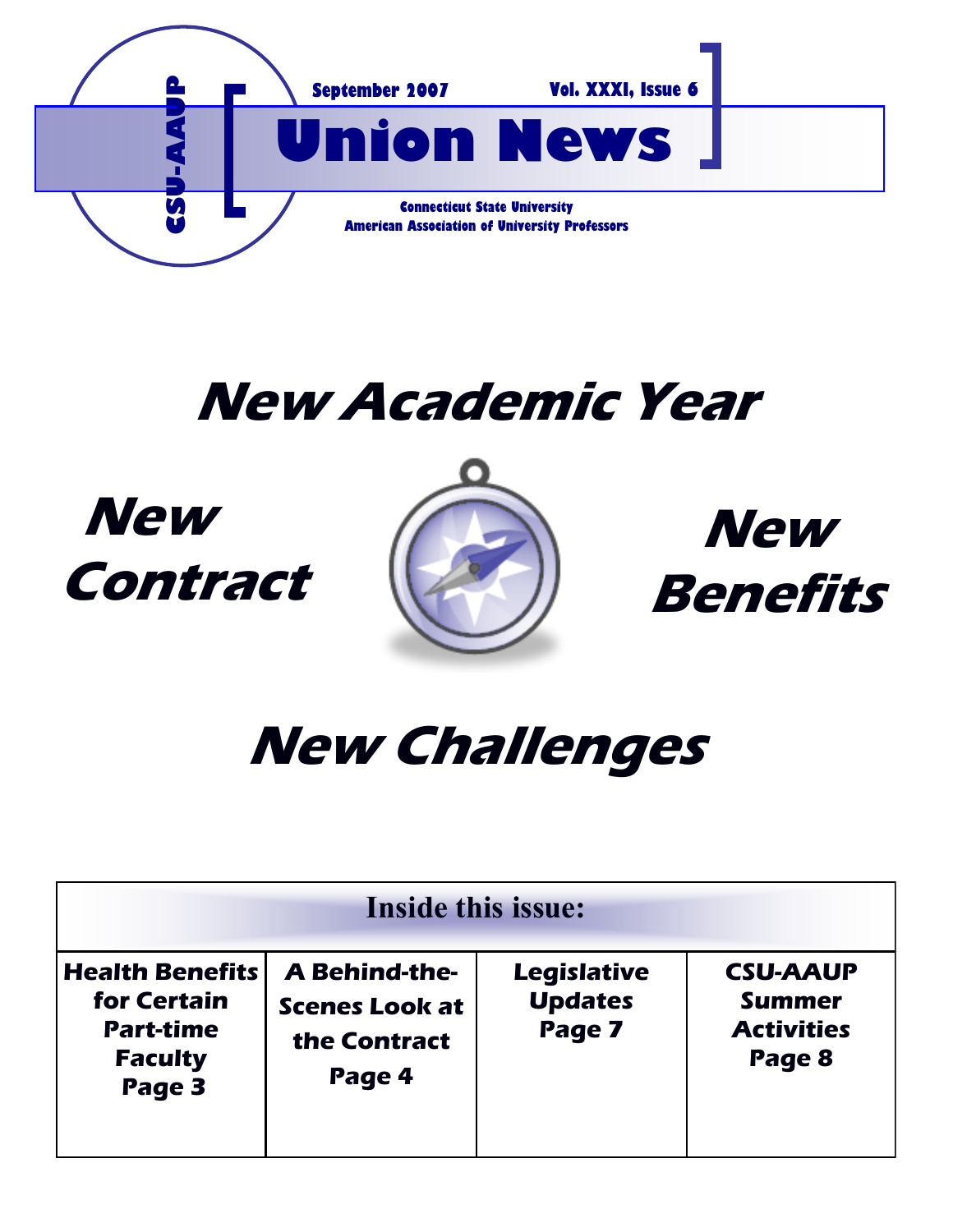#### **CSU-AAUP**

### **Dates to Remember**

- **9/14:** DEC receives and reviews records and notifies candidates for first year and second year renewals (Jan. hires only), all penultimate year tenure candidates, and all promotion candidates.
- **9/20:** DEC Chairperson informs penultimate year tenure candidates (Jan. hires) in writing of evaluation process; CSU-AAUP Council Meeting, 7:00pm, CCSU, Student Center, Bellin A&B
- **9/25:** Promotion candidates must inform the department Chairperson and DEC Chairperson in writing of desire to be considered for promotion
- **9/28:** Salary increase will be reflected in your paycheck
- **10/1:** DEC Chairperson informs first year renewal (Jan. hire), second year renewal (Jan. hire), penultimate year tenure (Aug. hire), promotion (all), and professional assessment (all) candidates in writing of the evaluation process
- **10/27**: **Equity Through Unity Conference,** CCSU, Memorial Hall, Constitution Room, 8:30am-1:00pm. All CSUS full-time and part-time faculty are invited to attend.

#### *Union News*

CSU-AAUP Central Connecticut State University Marcus White Hall, Rooms 305, 307 & 310 New Britain, CT 06050 Phone (860) 832-3790 Fax (860) 832-3794 Email: aaup@ccsu.edu Website: www.ccsu.edu/aaup/csu

> Editor: Ellen Benson Bensonell@ccsu.edu

*Where is the AAUP Salary Calculator?*

**Since there will be two increases to the full-time faculty payroll each year, the AAUP will not be producing its salary calculator for this Contract. Please call your local AAUP or Human Resources office if you would like to verify your salary.** 

## *Applying for Promotion and/or Tenure?*

Your local AAUP office

is there for advice and information!

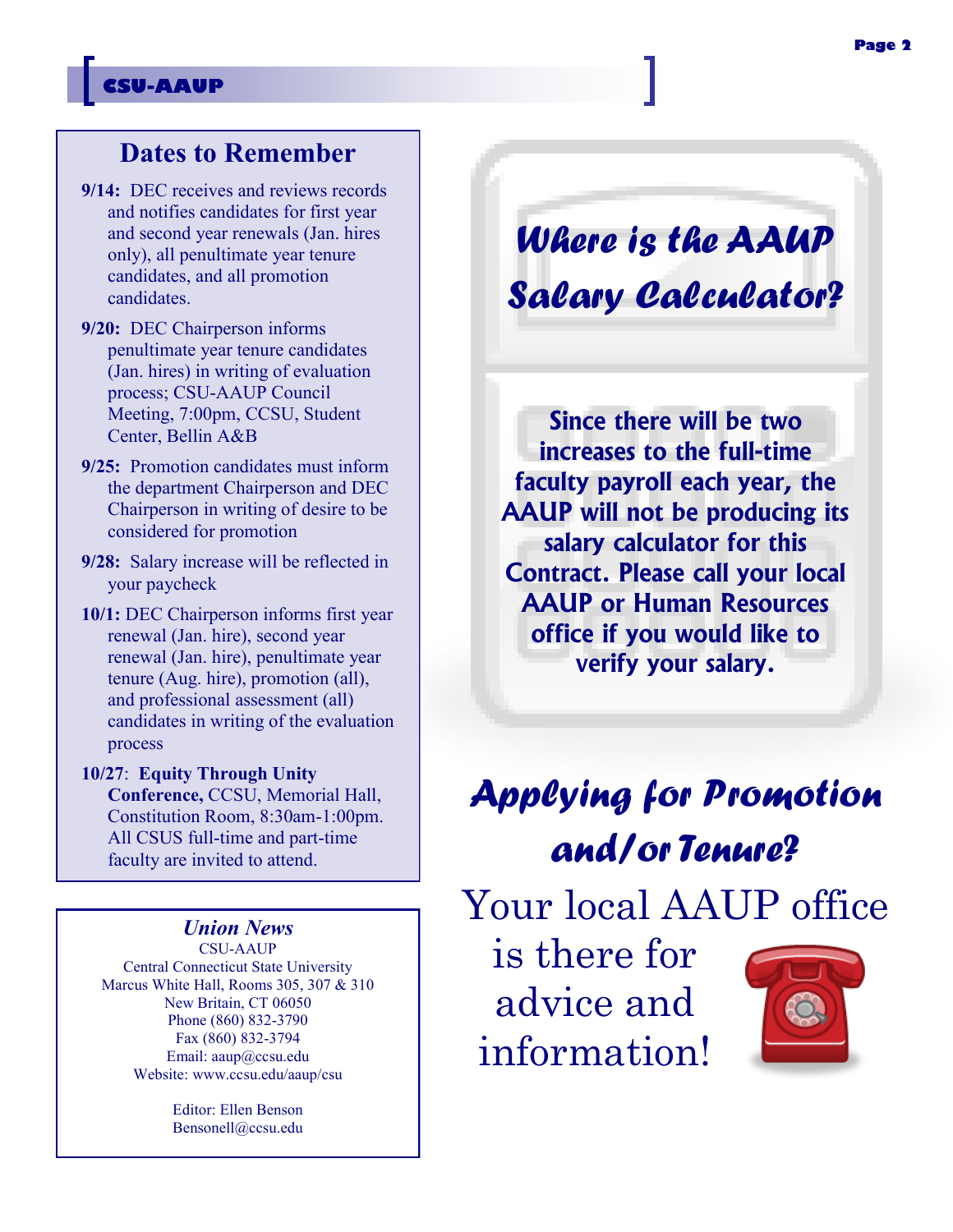### **Subsidized Healthcare for Certain Part-time Faculty**

Effective with the Fall 2007 semester, part-time faculty who teach nine or more load credits a semester across any of the state's public colleges and universities are now eligible for state subsidized healthcare. For more information about how to take advantage of this benefit, please visit the CSU-AAUP website (www.ccsu.edu/aaup/csu), call your local AAUP office, and/or contact your local Human Resources office.

This benefit is a result of a two-year long effort by the state's public higher education unions, which asked the State Employees Bargaining Agent Coalition (SEBAC) to file a grievance in 2005. The State Comptroller's Office agreed in theory that part-time faculty who taught a full-time load at the state's public institutions should be considered full-time employees and receive benefits as such, but there were many complications to solve before this benefit could be



**CSU-AAUP**

offered.

The bulk of the negotiation resulted from one central question: who is going to pay for these benefits? Many options were discussed including universities paying a proportional amount of the cost

or the college/university that put the part-time faculty member over the nine credit threshold paying the entire cost of the benefits. Each option was further complicated with additional questions and problems. In the end, the Comptroller's Office ageed to pay for the benefits out of their budget.

CSU-AAUP and the other public higher education unions' role in negotiations were to ensure that the final agreement was the best possible settlement for part-time faculty. In collaboration with UConn-AAUP and the Congress of Connecticut Community Colleges (the 4Cs), CSU-AAUP made sure that all the healthcare plans available to full-time faculty were offered to part-time faculty. In addition, the unions negotiated in favor of a shorter waiting period at the beginning of the semester for part-time faculty who are continuously eligible for this benefit. The unions also made certain that the reimbursement check from the state would be tax-free and not included as income on W-2 forms.

The AAUP office is interested in hearing from those individuals taking advantage of this benefit. How is it working so far? Have there been any problems? Please direct your comments and questions to Steve Greatorex, CSU-AAUP Business Manager, at (860) 832-3792 or by email at greatorexs@ccsu.edu.



RSVP to Michelle Malinowski 860-832-3790 or malinowskim@ccsu.edu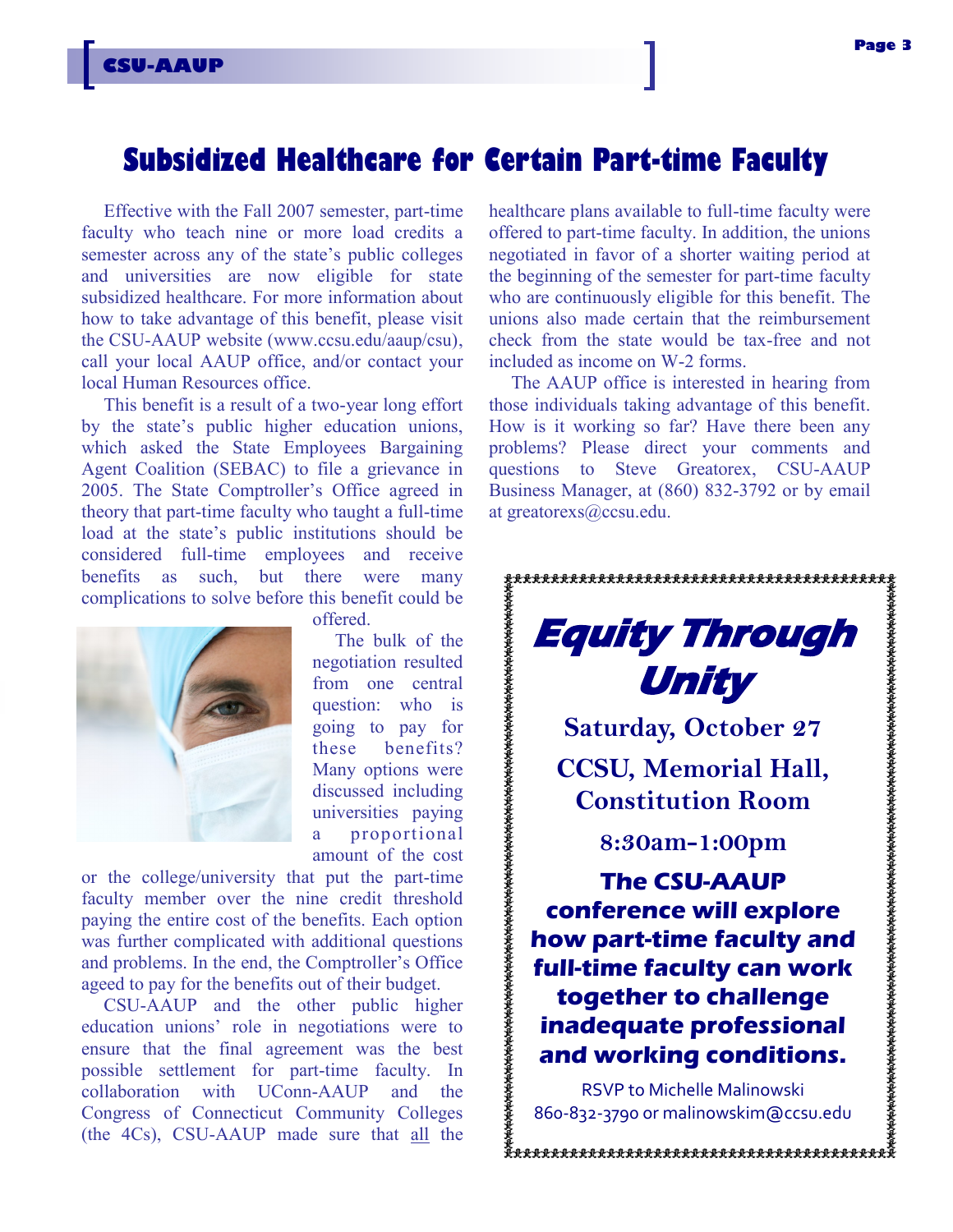

## **A Behind–the-Scenes Look at the 2007-2011 CSU-AAUP/BOT Contract**

### **Workload & Arbitration**

Many full-time faculty members had high hopes for our contract proposals on the workload issue. Workload was one of the biggest obstacles during contract negotiations. CSU-AAUP studied the issue for over a year before negotiations began and was prepared to show management how they could afford to reduce the workload. Our team was creative in their approach to this important issue, however in the end the BOT team was not willing to move any further than what you see in the new contract language. Some would call this failure, but many recognize it as step by step progress—a means of "getting our foot in the door" with Article 10.6.5 (Reassigned Time for Curriculum Development, Faculty Development, and Instructional Enhancement).

Could we have taken this issue to arbitration? Yes, but the decision to go to arbitration involves careful consideration of not only what we stand to win but also what we stand to lose.

In arbitration, Management submits a last best offer (LBO) and CSU-AAUP submits a LBO. The arbitrator can only choose between these two LBOs; they cannot award a compromise. There are specific factors an arbitrator must consider: "the history of negotiations between the parties including those leading to the instant proceeding; the existing conditions of employment of similar groups of employees; the wages, fringe benefits and working conditions prevailing in the labor market; the overall compensation paid to the employees involved in the arbitration proceedings, including direct wages compensation, overtime and premium pay, vacations, holidays and other leave, insurance, pensions, medical and hospitalization benefits, food and apparel furnished and all other benefits received by such employees; the ability of the employer to pay; changes in the cost of living; and the interests and welfare of the employees." (Collective Bargaining for State Employees, Chapter 68, Sec. 276(e)5). Other important factors to consider are (1) Management can also choose one or more

issues to take to arbitration so we must factor that into our decision-making process and (2) going to arbitration holds up implementation of the entire contract, not just the items you take to arbitration. During the final hours of negotiations, issues become packaged by both sides.

The Negotiating Team was able to make some progress on workload during negotiations with a new category of reassigned time for curriculum development, faculty development and instructional enhancement (Article 10.6.5), as defined in the Contract. In the past, Management has awarded reassigned time for these activities, but now there is a contractual minimum allocation per semester of 132 at CCSU and SCSU, 64 at ECSU, and 87 at WCSU, totaling 415.

## *Please Make a Note!*

*Contract Correction* Table 1 (Evaluation Process Due Dates) on page 23 of the CSU-AAUP/BOT Contract **incorrectly** lists December 15 as the date Deans submit recommendations for Promotion candidates. **The date should be December 18.**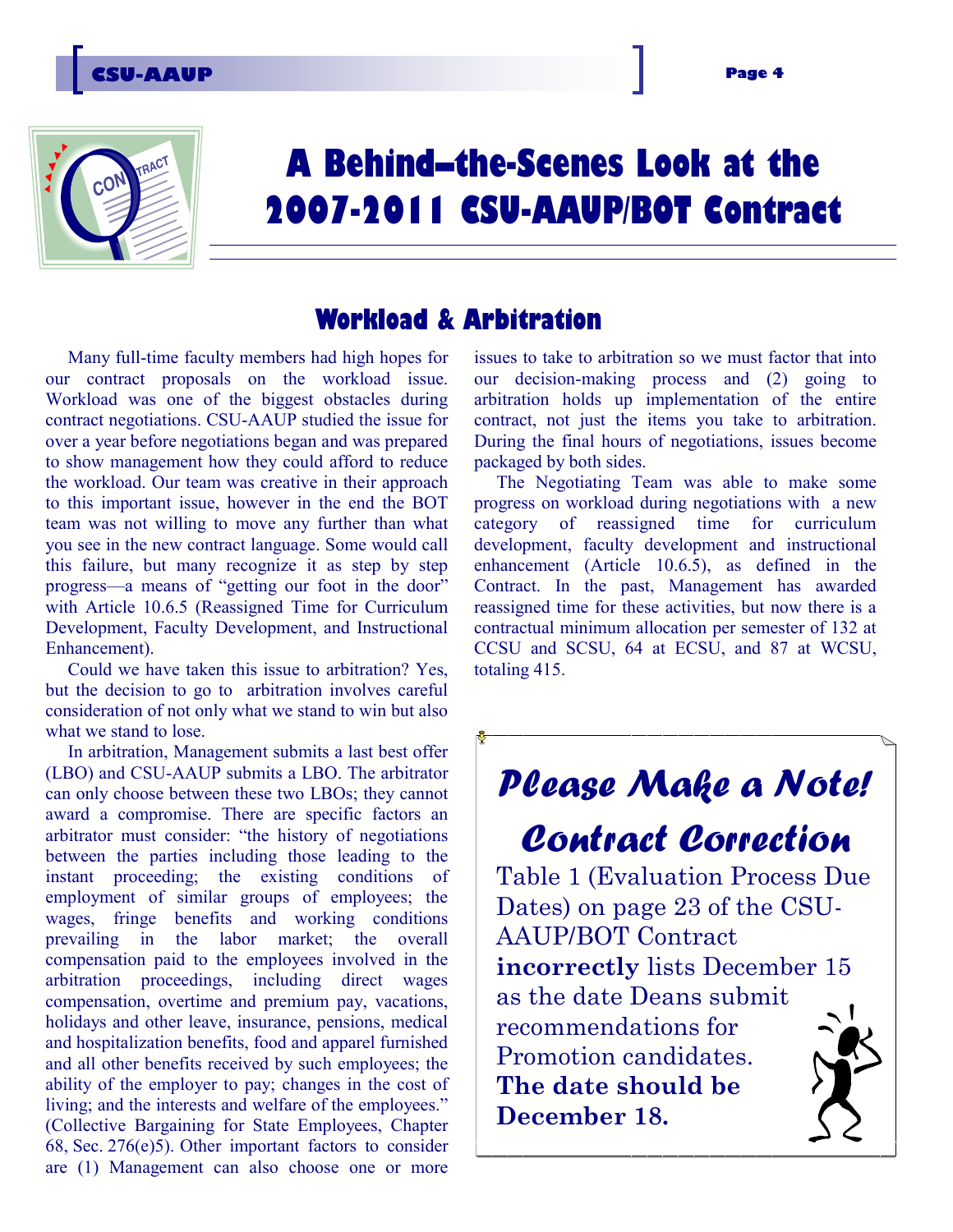### **Who Benefits Most From the New Contract?**

Every member benefits in the new contract, but in the feedback AAUP has received since the passage of the Contract, there has been debate over which special interest group benefits the most.

Full-time members have argued that the union was able to negotiate a significant number of improvements for the part-time faculty. This Contract establishes a course cancellation fee and institutes the possibility of multi-

semester contracts. This new contract language goes a long way to strengthen job security for part-time faculty. In addition, part-time members will receive an across-the-board 4.5% salary increase, and the maximum amount allowable for travel funds per contract year for part-time members was increased 25%.

However, part-time members have

argued that the full-time members reaped a greater benefit from the Contract revisions. Full-time members will receive two salary increases each year; there will be a 3% increase to the full-time faculty payroll for the first thirteen pay periods and an additional 2.5% increase to the full-time faculty payroll for the fourteenth through twenty -sixth pay periods. Under the GASP proedure (see article

*"While it may be human nature to only recognize those changes that directly affect you as an individual, the benefit of a unionized campus is that there is one body which acts to strengthen and empower the faculty and other academic professionals as a whole."*

on page 6 for an explanation of the formula), full-time faculty will receive raises that average between 3.5% and 7% a year. In addition, full-time members benefit from the increase in the minimum allocation of reassigned time for research, a 10% increase in the appropriate number of system-wide sabbatic leaves, and establishment of a new category for reassigned time.

Is the grass really greener on the other side? Every

member receives some benefit in the new Contract. It may not have been exactly what was desired, but that is the nature of the collective bargaining process. No party receives everything they want. While it may be human nature to only recognize those changes that directly affect you as an individual, the benefit of a unionized campus is that there is one body which acts to strengthen and empower the faculty and other academic professionals as a

whole. It is understandable that members compare themselves to their colleagues, however it is important to recognize that the wages and working conditions for the membership as a whole were strengthened in this Contract and that in turn further empowers all CSU-AAUP members.

#### **The Tenth CSU-AAUP/BOT Contract: How Far Have We Come Since 1977?**

The first AAUP/Board of Trustees Contract was agreed upon in 1977. At that time, the Connecticut State College AAUP represented full-time faculty, librarians, and counselors. Coaches and part-time faculty were not included in the bargaining unit until a later time. The first Contract contained provisions relating to academic freedom, but there was no process outlined in the Contract for handling violations of this provision.

In 1977, entry level salary minimums were \$12,750 (Instructor), \$14,200 (Assistant Professor), \$17,800 (Associate Professor) and \$20,800 (Professor), more than tripling for each category at the start of the 2007 Contract. By the time the current contract expires, these salaries will be more than 5 times the amount they were in 1977! There was no department chair stipend or possibility for market adjustment in the first Contract. In addition, there was a total of \$28,000 available for "professional enrichment", which in subsequent contracts became conference and workshops funds, faculty development, research grants, curriculum-related activities, and retraining. In the current Contract, more than \$1.8 million is available for these activities.

In the first Contract, evaluation criterion for members

applying for promotion and tenure were (1) eligibility, (2) quality of teaching, (3) service to the college and/or research and publication, (4) professional activity, and (5) years in rank. Professional assessments were conducted every three years, and there was no provision regarding protection of personnel files.

Load credit was only awarded for teaching and department administration in the 1977 Contract. Credit hours for specialized assignments such as independent study direction and thesis supervision had to be agreed upon by Management and CSU-AAUP. Further, faculty did not receive credit for research, faculty development, curriculum, and instructional enhancement.

In terms of leaves and fringe benefits, the 1977 Contract did not contain any provision for adoption, child rearing, educational or professional leave. It also did not contain language suggesting the appropriate number of sabbatic leaves.

In the more than three decades that CSU-AAUP has represented faculty and academic professionals at CSU, the union has made significant progress in securing professional rights and improving the salary and working conditions of its members.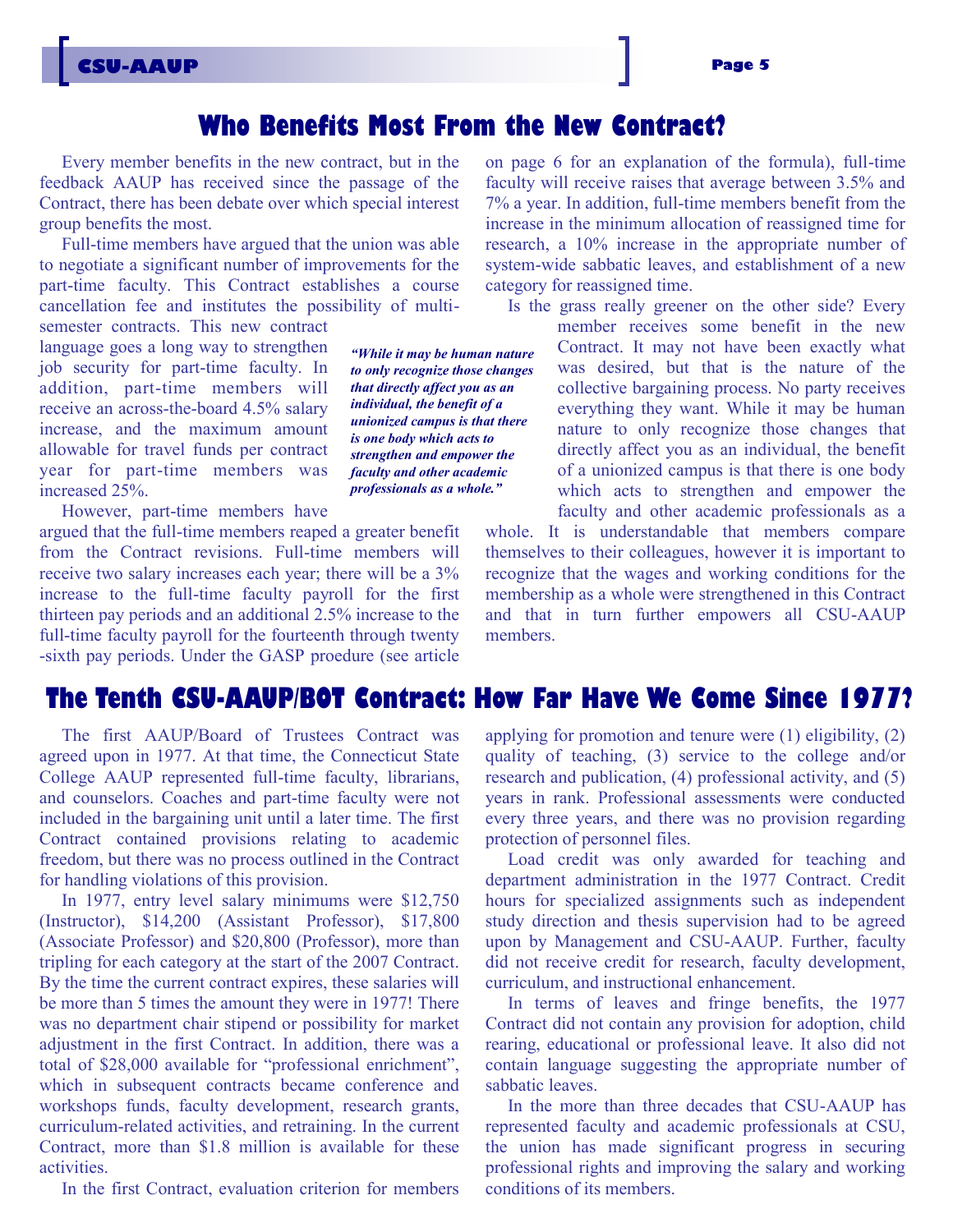#### **The "GASP" Procedure**

#### **By John Kavanagh, Professor of Mathematics (SCSU) and Member of the CSU-AAUP Negotiating Team**

"GASP" stands for "Goal-Adjusted Salary Plan". It is the procedure contained in Articles 12.2 – 12.5.4 and 12.5.7 of the 2007-2011 Collective Bargaining Agreement (CBA) by which pay raises for continuing full-time AAUP members are determined. The GASP formula, used for the past twenty-five years was originally designed by Kerry Grant, a past chief negotiator and President of CSU-AAUP.

The primary purpose for using the GASP formula is to gradually increase a member's salary through the salary range for his/her rank to the maximum salary for that rank over a reasonable period of time. Over the life of this CBA, the number of years required for an individual to reach the maximum salary for their rank will be reduced from approximately 13 to 10 years.

Under the GASP forumla, each member's pay raise consists of two components. The first component is an equal amount for all members at a given rank; the amount of the increase represents the difference between the previous year's maximum salary and the new maximum salary for that rank. The second component is the dollar amount that gradually increases a member's salary closer to the maximum salary for his/her rank. Once a member achieves the maximum salary, this component would be zero.

To help understand how the GASP formula works, let me give you a specific, simplified example. Suppose for the foreseeable future, first component increases will be \$2000 per year, and second component increases will be \$1000 per year. Suppose further that a particular member's salary is currently \$68900 and the maximum salary for this member's rank is currently \$75000. Note that this member's salary is \$6100 less than the maximum salary. For the next six years, this member would receive annual pay raises of \$3000 (=2000+1000). In the seventh year, this member would receive a pay raise of  $$2100 (=2000+100)$ , at which this member would receive the maximum salary for his/her rank of \$89000 (=75000+7 (2000)). Thereafter, this member would receive annual pay raises of  $$2000 (=2000+0)$ , keeping him/her at the increasing maximum salary for his/her rank. The actual GASP procedure is more complicated than this, but all of the complicating aspects are designed to make the actual procedure flexible and fairer to our members.

Now let me give you some specifics of the actual GASP formula. Our new four-year CBA includes eight semi-annual pay increases (one each fall semester and one each spring semester) for continuing full-time AAUP members. Effective at the beginning of each academic year, the total full-time payroll will be increased by 3%. Each spring semester, the total full-time payroll will be increased an additional 2.5%. Correspondingly, you will receive two increases to your salary (one at the end of August and one in February). The salary increase you receive in the fall semester will be for 13 pay periods and the increase in the spring semester will be for the remaining 13 pay periods of the academic year. Pursuant to the compensation article in the CBA, the two semi-annual pay

increases in each academic year also necessitates the minimum and maximum salaries for each rank to be increased according to the same timetable. For the 2007-08 academic year, the maximum salaries for all ranks will be increased by 2% in the fall semester and by 1.5% in the spring semester. The minimum salaries for each rank will be increased by 2.76% in the fall semester and an additional 1.84% in the spring semester. The remaining six semi-annual pay increases in the new CBA will consist of 3% increases in the total payroll each fall semester and a 2.5% increase in the total payroll each spring semester. The maximum salaries for each fall semester will be increased by 2% and an additional increase of 1.5%. 1.6%, 1.7%, and 1.8% respectively for each spring semester. The minimum salaries will be increased by 2.76% each fall semester and again by 1.84% each spring semester.

The range of salary increases for continuing full-time members for 2007-2008 academic year will from: 3.5% (members at maximum salaries) to 7%. Those members who receive percentage increases at the high end of the percentage range, would be those members who have a salary furthest away from the maximum salary for their respective rank.

When a member is promoted, his/her pay raise would consist of their regularly scheduled pay increase, plus a promotional bonus of 2% of the maximum salary for their new rank. Furthermore, if his/her resulting new salary is less than the minimum salary for his/her new rank, then his/her salary would be increased to the new minimum salary for their new rank. Please note, spring semester pay increases for newly promoted members will be calculated in the same manner as fall semester increases, i.e., based on previous rank and years in that rank. However such members will receive the full amount of their promotional bonus, i.e., the 2% of the maximum salary for their new rank, in their fall semester pay increase.

Now let us turn to the issue of how many years is a reasonable amount of time for a member to achieve the maximum salary for their rank. When the formula was first designed the intention was that maximum salary for rank should be achieved between 10 and 12 years (average of 10/ maxmimum of 12). Several years ago, CSU-AAUP learned that there had been a breakdown in the implementation of the GASP procedure. In many cases, members were taking 15 or more years to achieve the maximum salaries for their respective ranks. The primary component in the GASP procedure that determines how long it takes a member to achieve the maximum salary for their rank, is the dollar increment given in article 12.5.3 of the CBA. The second component of an individual's pay increase is largely based on this dollar increment amount. What had happened for a period of six (or more) years, while maximum salaries and the resulting ranges of salaries were increasing at reasonable and significant rates, the annual dollar increment had been kept fixed at \$1.42 (or less). Thus while ranges of salaries were *(Continued on page 10)*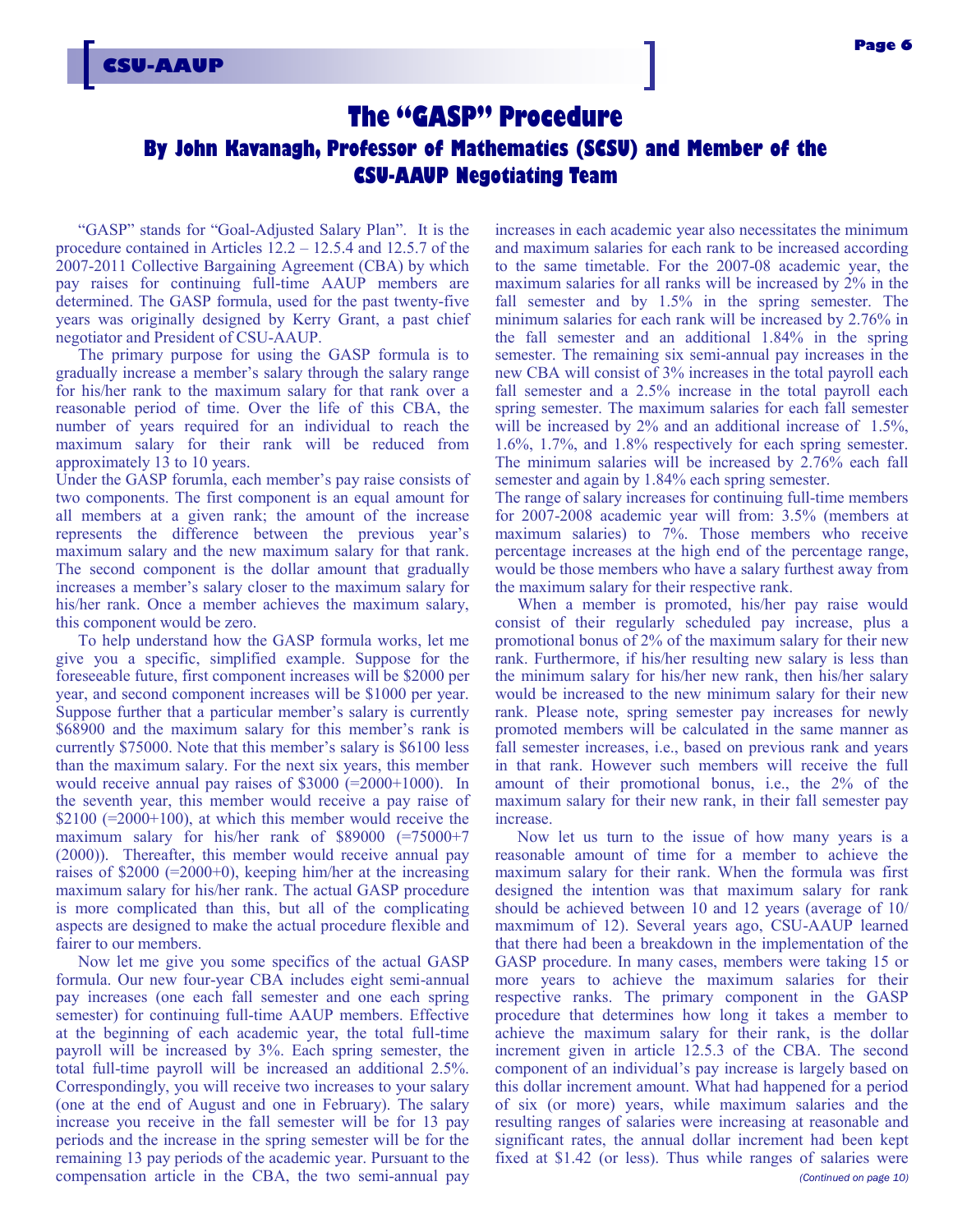### **Articulation & Course Numbering**

A number of questions and concerns have been raised in regards to *An Act Concerning Public Institution of Higher Education System Transfer and Articulation Process* (see bill language on right). This legislation, which was passed by both the House and Senate, is a study bill, meaning that it will not necessarily result in any significant reform. Commonly, only minor alterations are recommended upon the conclusion of studies performed by way of legislative mandate.

In addition, our lobbying firm has contacted the Department of Higher Education (DHE) regarding their plan for the study, and they have stated that there are no plans to examine the issue beyond what is currently being done, which is routine and minimal at most. In other words, DHE only plans to perform a minimal review of the articulation agreements.

Despite this reassurance from the DHE, CSU-AAUP continues to treat this issue with serious caution and concern, insisting that every step of the process must involve significant faculty input and must provide plenty of opportunities for faculty to contribute their expertise. CSU-AAUP President David Walsh has met several times with Chancellor Carter, who also has concerns about this bill, to examine this issue and come to a mutual understanding before any action takes place. The CSUS Administration will examine system-wide course numbering to comply with the legislation, but the bill only requires the Administration to create a "plan of implementation", not to execute the plan.

Chancellor Carter had agreed to set up an advisory committee so that the faculty has a means of providing input into this plan. Chancellor Carter met with the AAUP Chapter Presidents and the Presidents of the four Senates, at which time it was agreed that this issue falls under the purview of the Senates. AAUP's role will be to safeguard against any potential academic freedom violations.

The AAUP will provide more information to the membership on this matter as it is received.

#### AN ACT CONCERNING PUBLIC INSTITUTION OF HIGHER EDUCATION SYSTEM TRANSFER AND ARTICULATION PROCESS (Special Act No. 07-7)

Be it enacted by the Senate and House of Representatives in General Assembly convened:

Section 1. (Effective July 1, 2007) The Department of Higher Education, in consultation with the constituent units of the state system of higher education, shall review the status and content of public institution of higher education system transfer and articulation agreements. Such review shall consider: (1) The sufficiency of the agreements, including any agreements modified or made on or after July 1, 2007, (A) to ensure appropriate credit transfer against degree requirements within each constituent unit, and (B) to ensure appropriate credit transfer against degree requirements across the constituents units and identify any disparities between the transfer of credits from the same or similar program from different colleges or universities of a constituent unit to a college or university of the same or of another constituent unit, (2) (A) the status or completion of common course numbering within the community-technical college system, and (B) a plan to implement common course numbering within the Connecticut State University system, and (3) placement test scores for the community-technical college system and the Connecticut State University system that establish specific proficiency levels for all matriculated students entering college level courses. Not later than January 1, 2008, the Commissioner of Higher Education shall report the findings of the review to the joint standing committee of the General Assembly having cognizance of matters relating to higher education and workforce advancement in accordance with the provisions of section 11-4a of the general statutes.

### **\$1.3 Mil for New Full-time Faculty Lines at CSU**

CSU-AAUP's primary lobbying effort over the previous three years has been obtaining dedicated funding for additional full-time faculty. Our efforts paid off this session: *the Legislature and Governor approved \$1,000,000 in funding, excluding fringe benefits, for twenty new full-time faculty and \$195,000 in funding, also excluding fringe benefits, for three nursing faculty (one at WCSU and two at SCSU).* 

The CSU Administration also put additional funds from their operating budget into hiring additional full-time faculty, **resulting in a net gain of 62 new AAUP lines this fall.**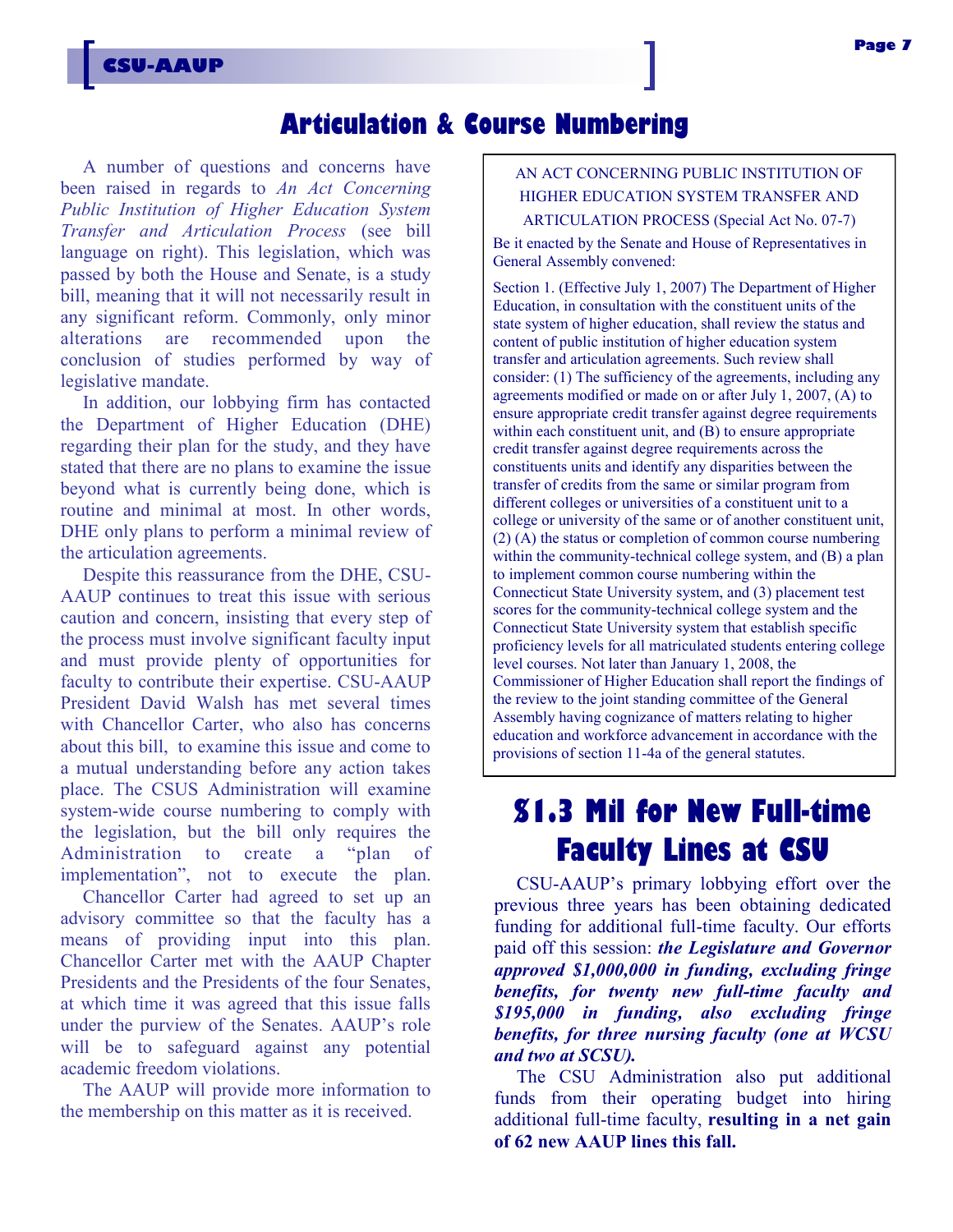### **AAUP Summer Training & Workshops**

### **AAUP Censures Six Administrations, Removes Two From Censure List**

#### *Reprinted from National AAUP*

Delegates to the Ninety-third Annual Meeting of the American Association of University Professors voted on June 9 to place four New Orleans universities on its list of censured administrations. The delegates did so as a result of actions each university had taken in the aftermath of Hurricane Katrina that were sharply criticized in the published report of an AAUP Special Committee. The universities are Loyola University New Orleans, Tulane University, the University of New Orleans, and Southern University at New Orleans. The delegates agreed to hold over until the 2008 annual meeting a fifth New Orleans institution, the Louisiana State University Health Sciences Center.

At the same meeting, the delegates also voted to impose censure on the administrations of Our Lady of Holy Cross College in Louisiana and Bastyr University in Washington. In other decisions, the delegates removed Tiffin University in Ohio and New Mexico Highlands University from the AAUP's censure list.

Censure by the AAUP informs the academic community that the administration of an institution has not adhered to the generally recognized principles of academic freedom and tenure jointly formulated by the AAUP and the Association of American Colleges and Universities and endorsed by more than 200 professional and educational organizations. With these actions, 47 institutions are now on the censure list.

#### **Hurricane Katrina and Five New Orleans Institutions**

An AAUP Special Committee on Hurricane Katrina and New Orleans Universities found that there was "nearly universal departure from (or in some cases complete abandonment of) personnel and other policies" by five New Orleans institutions—the Louisiana State University Health Sciences Center, the University of New Orleans, Southern University at New Orleans, Loyola University New Orleans, and

Tulane University―as they contended with the disaster that befell the city and its universities.

The report identifies several specific areas of widespread dereliction:

- The number of faculty terminations "exceeded the inescapable or minimal needs of the institution, sometimes substantially."
- The notice and timing of personnel actions "also"  $\bullet$ failed to meet AAUP standards and created needless, even at times unconscionable, uncertainty."
- Alternative placement of affected faculty "universally fell below AAUP standards, but also fell short of the institutions' apparent capacity to mitigate the harshest effects of inevitable personnel reductions."
- The opportunity for internal review of adverse judgments "failed to meet most accepted standards of due process as well as the institutions' own established review procedures."
- Faculty tenure (which all these institutions had  $\bullet$ previously recognized and by and large respected) "received far less deference than AAUP policy and prior practice [on these campuses] would have required."

*To read more about the findings for each individual university, please visit National AAUP's website at www.aaup.org.* 

### *Planning a trip?*

As an AAUP member, you are entitled to car rental discounts of up to 20% off regular prices and unlimited mileage.

Call AAUP for more information.

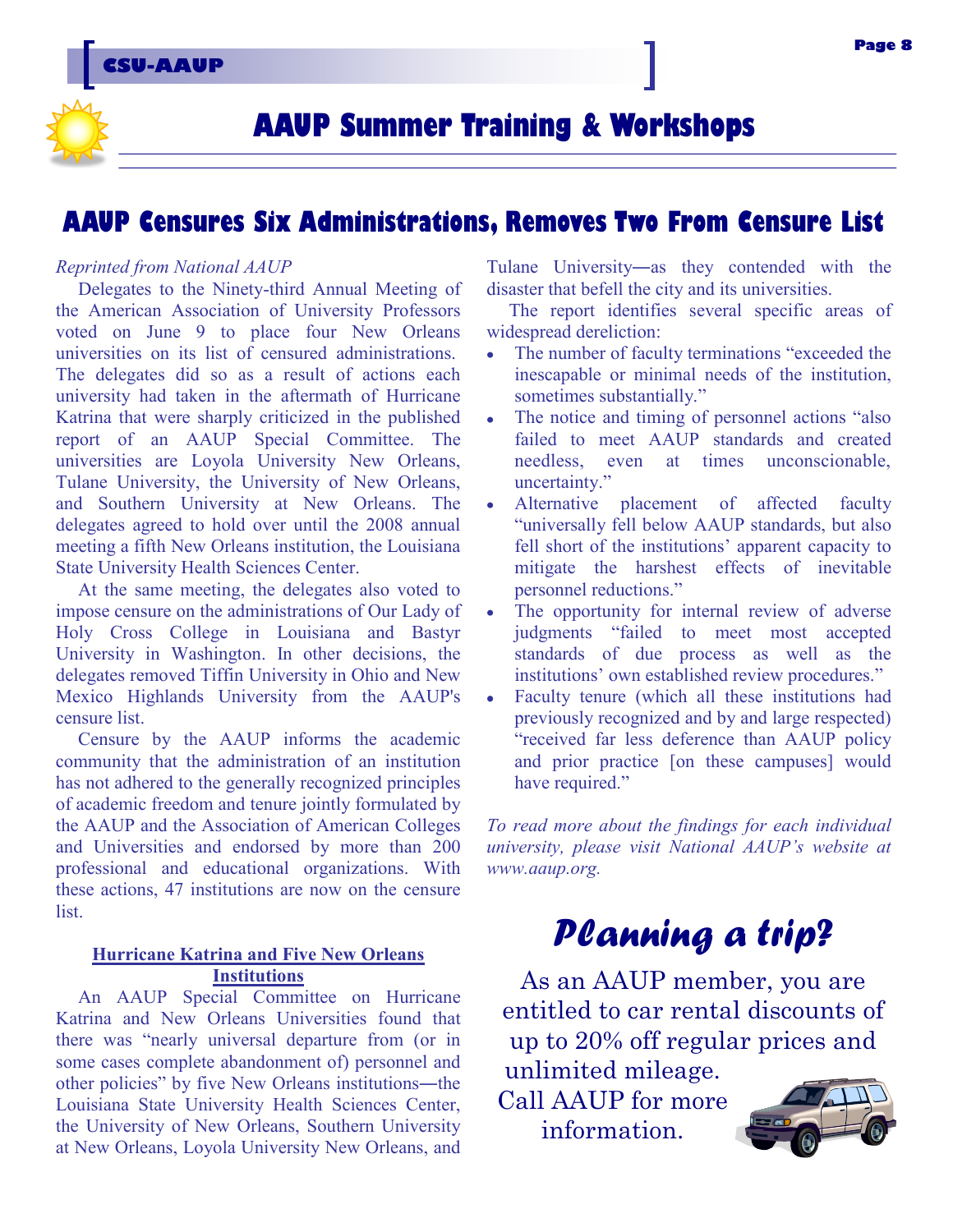### **National Conference of State Legislatures/Creation of a Strategic Master Plan for Higher Education in CT By David Walsh, CSU-AAUP President**

The 2007 meeting of the National Conference of State Legislatures (NCSL) was held in Boston in early August. Once again, higher education had a prominent place on the organization's agenda; the entire plenary session on the first day of the conference was devoted to the topic of "transforming higher education". As in the recent past, business-oriented and conservative organizations pressed the case for the need to reexamine the entire higher education system in the US, with a special emphasis on public universities which are directly subject to control by state legislatures.

Major reports were made by the National Association of Manufacturers (NAM), the National Center for Public Policy and Higher Education, and by President Hank Brown of the University of Colorado (yes, the same Hank Brown who announced the decision to fire Professor Ward Churchill). Spokesmen for these groups stressed the need for new pedagogy, curriculum changes suggested by business and industry, and increased "flexibility in the higher education workforce". For example, in the area of curriculum, speakers advocated a greater emphasis on science and technology and possibly the development of a new degree, a Bachelor of Science degree in (individual discipline) for Industry, which could be achieved with fewer general education requirements. In addition, university professors would be expected to teach twelve months of the year, including the entire summer, to facilitate greater utilization of buildings and equipment.

It is clear that these groups and the foundations which are funding some of their projects (Lumina Foundation, the Ford Foundation, and the Pew Charitable Trust) are attempting to duplicate the process by which No Child Left Behind was imposed on the K-12 community. In the face of this challenge we must all work to defend the autonomy of the university from forces that would transform it into a public vocational school. Fortunately, the reception to the above proposals was mixed, and it is clear that the support levels for radical transformation will be mediated by each state's specific political culture.

Denise Merrill, Chair of the Appropriations Committee in the CT General Assembly and one of the top legislative experts on higher education in the NCSL, made serious efforts in two long conversations to reassure me that no such sweeping changes are under consideration in Connecticut. In her words, ―Connecticut's higher education system is not broken and generally performs well; strategic planning for higher education in the state should be largely limited to a

discussion of the achievement gap between minority and urban students and those of the general population, especially students in suburban schools."

Despite Representative Merrill's representations, we must be vigilant toward the upcoming deliberations of the Commission on a Strategic Master Plan for Higher Education in Connecticut, which will begin this fall. On behalf of CSU-AAUP, I have written to legislators involved, requesting in the strongest possible terms that active faculty members be included on the strategic planning committee. The present legislation, as worded, dictates that only retired administrators and faculty members are eligible to serve on the committee. I have already expressed my concerns about this to Chancellor Carter and the CSU Administration, and I plan to seek the involvement of the university senates on all four campuses to pressure the legislature to include CSU faculty members.

In light of the General Assembly's intention to discuss higher education strategic planning, the work of the cochairs and members of the CSU-AAUP Blue Ribbon Committee on the Future of Higher Education in Connecticut takes on added importance. This Committee, which was approved by the Council in late 2006, has been studying major national proposals for change in higher education for more than six months. The union will be able to rely on this expertise if a "rapid response" to proposals from the General Assembly is required.

### **Summer Institute**

Amid wildfires burning in the hills and a temperature of 100+ degrees, 17 (check with Steve) participants from CSU-AAUP attended National AAUP's 2007 Summer Institute at the University of Nevada-Reno at the end of July.

The goal of the annual four-day workshop is to provide participants the opportunity to strengthen their skills and knowledge in a number of areas, as well as network with fellow AAUP members. Practical skills such as how to defend a grievant are emphasized in great depth. This year over twenty-five workshops were featured. Workshops vary from year to year so the conference remains valuable to newly elected faculty representatives, veteran faculty leaders, and union staff.

Over 150 AAUP members, both full-time and parttime, from across the country attended the Institute.